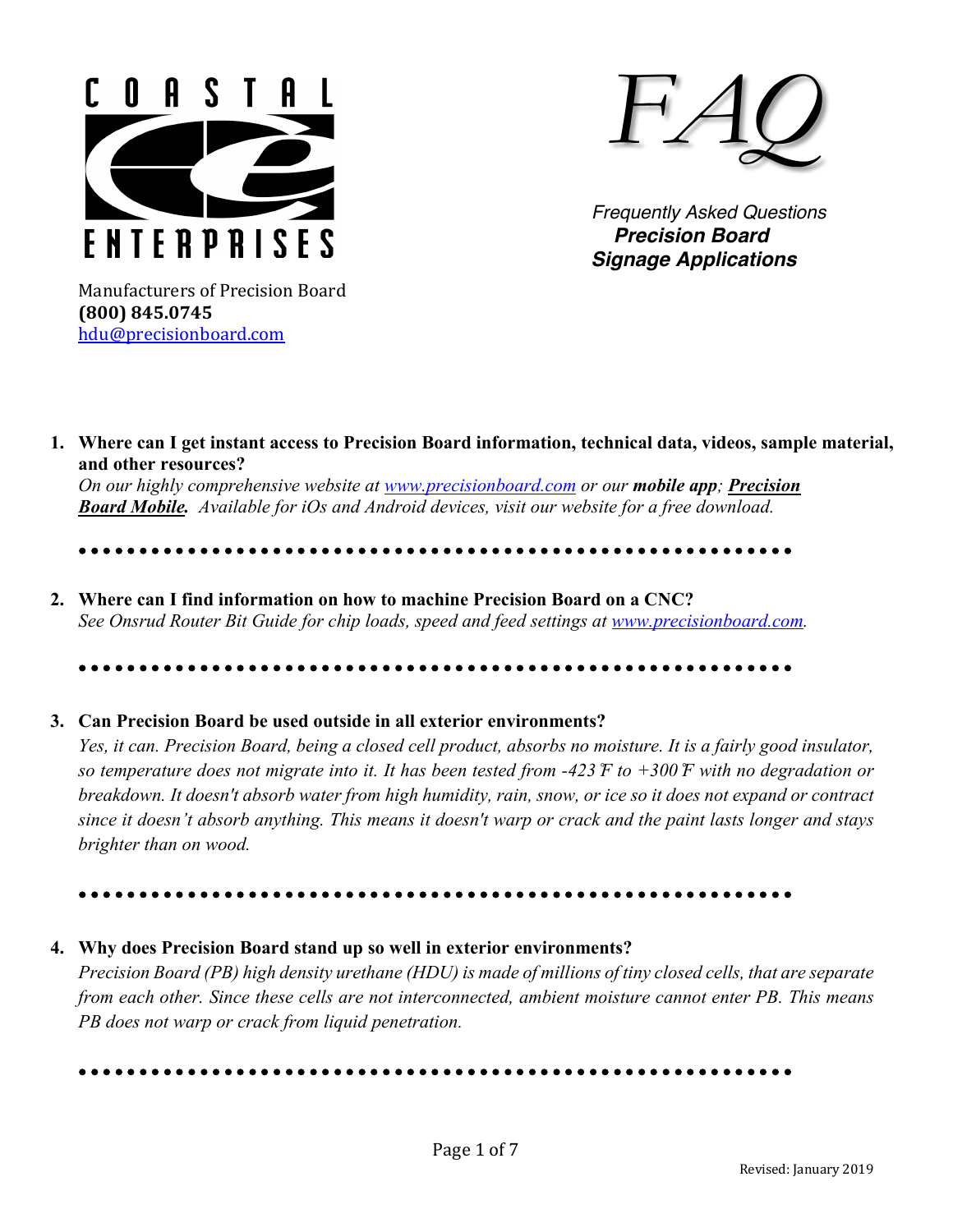## **5. Does temperature cause Precision Board to expand or contract?**

*Yes, it does. Virtually every material, whether it is metal, glass, wood, stone, or HDU, expands and contracts as it gets warmer and cooler. This movement, and it's different for every material, is called Coefficient of Thermal Expansion or CTE. The CTE of Precision Board is 26 x 10-6. When an architect designs buildings, dams, houses, etc. the CTE of each different material is taken into consideration to allow for its required movement. Call us for how this applies to HDU in signage, especially monument signs.*

### • • • • • • • • • • • • • • • • • • • • • • • • • • • • • • • • • • • • • • • • • • • • • • • • • • • • • • • • • • •

## **6. How long has high density urethane been around?**

*High density urethane (HDU) has been used commercially as exterior insulation starting with the Saturn S-II moon launch vehicle in 1964, and as exterior insulation on the Alaskan Pipeline in 1970, still in service. Currently, in addition to being used as insulation for homes, water heaters, refrigerators, and freezers, it is used for signage, composite layup tooling, model making, boat building, and in many other places. Urethane is very versatile and is track proven. Precision Board has been manufactured by Coastal Enterprises since 1972.*

### • • • • • • • • • • • • • • • • • • • • • • • • • • • • • • • • • • • • • • • • • • • • • • • • • • • • • • • • • • •

## **7. Is Precision Board heavier or lighter than wood?**

*The density of redwood is about 26 pounds per cubic foot. The standard Precision Board density for sandblasting is 15 pounds per cubic foot. A 1" thick 4' x 8' sheet of PB-15 weighs 40 pounds. A similar sheet of redwood weighs almost twice as much.*

### • • • • • • • • • • • • • • • • • • • • • • • • • • • • • • • • • • • • • • • • • • • • • • • • • • • • • • • • • • •

## **8. What does density mean and how does it relate to high density urethane (HDU)?**

*Density is the standard term for determining weight of a cubic foot of material, any material. A cubic foot is a cube that is 12" x 12" x 12". Its weight is the density. The higher the density the thicker the cell wall and the tougher and heavier it is. Thicker cell walls mean it takes more pressure to crush the cell wall. Heavier means there is more material in its makeup, so it costs more. The only physical difference between a 4 pound density PB and a 75 pound density PB is the thickness of the cell wall. The cell wall thickness only determines toughness and has no effect on its weatherability, solvent resistance, etc.*

# • • • • • • • • • • • • • • • • • • • • • • • • • • • • • • • • • • • • • • • • • • • • • • • • • • • • • • • • • • • • • •

# **9. Can I fiberglass over Precision Board without the solvents eating it?** *Yes. None of the commonly used solvents, or monomers, such as lacquer thinner, methylene chloride, naphtha, mineral spirits, etc. will not attack Precision Board.*

• • • • • • • • • • • • • • • • • • • • • • • • • • • • • • • • • • • • • • • • • • • • • • • • • • • • • • • • • • • • • • •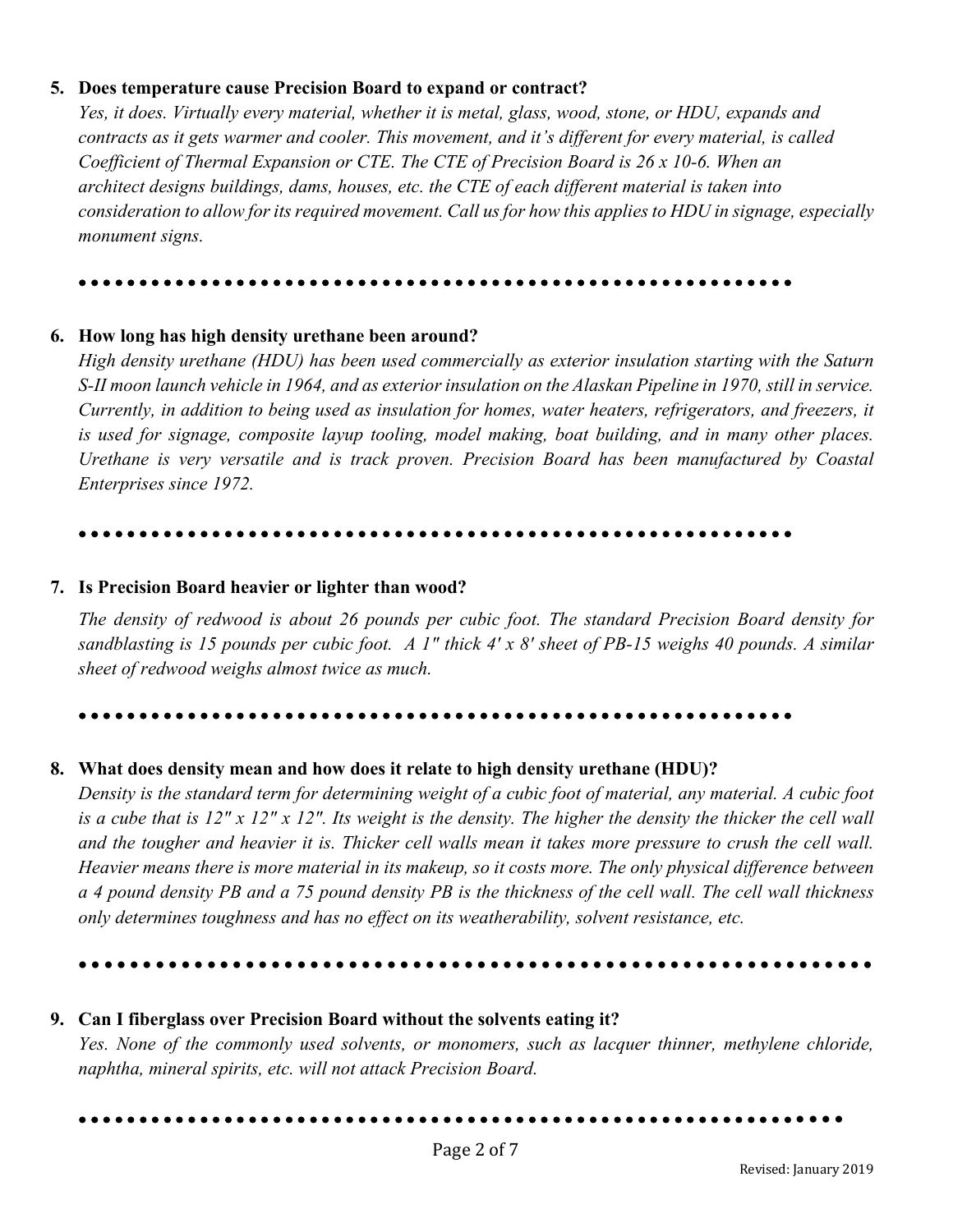# **10. Can Precision Board be cut with a hot wire?**

*No. Precision Board does not soften and dissolve with heat, as does styrene. Precision Board can only be cut with tools that cut wood. If it won't cut wood, it won't cut Precision Board.*

## • • • • • • • • • • • • • • • • • • • • • • • • • • • • • • • • • • • • • • • • • • • • • • • • • • • • • • • • • • • • • • •

# **11. Can Precision Board be cut with a laser?**

*Yes. Precision Board can be effectively engraved and cut using lasers. In some cases, charring on the edges may occur. Fumes from engraving Precision Board are non-toxic. See website for more information.*

### • • • • • • • • • • • • • • • • • • • • • • • • • • • • • • • • • • • • • • • • • • • • • • • • • • • • • • • • • • •

# **12. Can Precision Board be cut with a water jet?**

*Yes. Water jets cut by focusing a very high pressure, small diameter, stream of water. The cut is very smooth and thicknesses up to 6" thick have been accurately cut using this method. Water jet cutting is normally used to cut very large letters that won't fit on a router table. See website for videos and more information.*

### • • • • • • • • • • • • • • • • • • • • • • • • • • • • • • • • • • • • • • • • • • • • • • • • • • • • • • • • • • •

# **13. Does cutting or sanding Precision Board produce harmful gases, dust or toxic vapors?**

*No. PB is totally reacted and inert. There is nothing inside Precision Board that is released during cutting, etc. Standard particulate dust masks and eye goggles are recommended to keep the dust from entering the eyes, nose, or mouth. These protective devices should also be used when cutting or sanding wood, plastic, steel, or any other product. See SDS for more information.*

### • • • • • • • • • • • • • • • • • • • • • • • • • • • • • • • • • • • • • • • • • • • • • • • • • • • • • • • • • • •

# **14. Any special consideration when sandblasting Precision Board?**

*Sandblasting Precision Board is just like sandblasting a lightweight wood. Blasting pressure needs to be about 60 psi max, at the pot. You can get much closer to the work surface because of the low blasting pressure, the detail and shapes can be much more subtle. Very interesting textures can be realized by using heavy grit blasting material and standing at different distances from the work piece. Since the blasting pressure is low, the grit moves slower and instead of pulverizing the surface it takes out small pieces of the background. Less pressure means that a smaller and less expensive compressor can be used. Using Precision Board allows anyone to become their own blaster, if they so desire.*

## • • • • • • • • • • • • • • • • • • • • • • • • • • • • • • • • • • • • • • • • • • • • • • • • • • • • • • • • • • •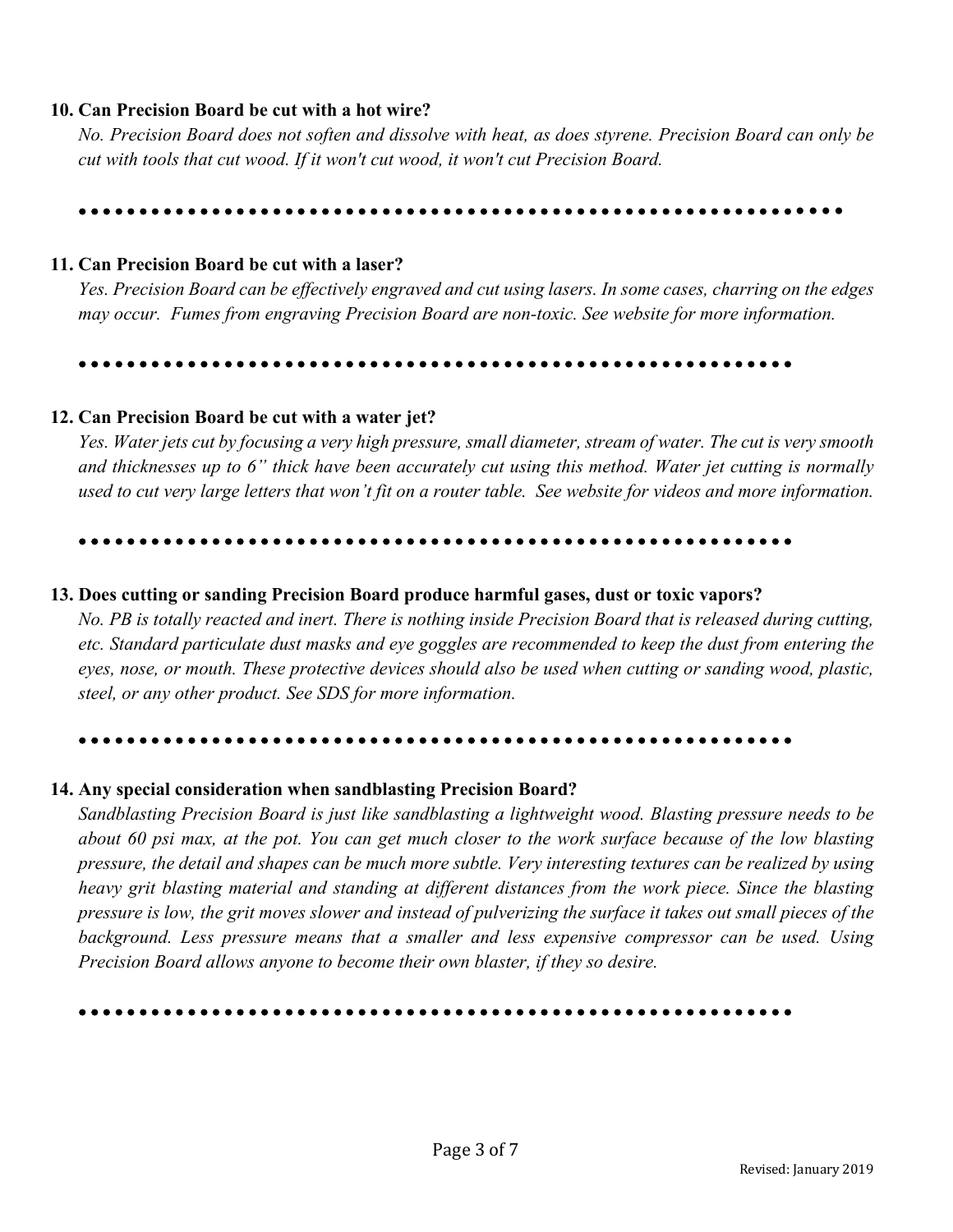# **15. Is Precision Board environmentally friendly? Why is this a big deal?**

*Yes. Precision Board has eco-friendly, environmental safeguarding, green components. Our state-of-theart formula is not only easier on the planet but also has created a much tighter, finer cell structure, making it much easier to carve, prime, and paint. Precision Board has a carbon footprint of 3:1 and a rapidly renewable resource content of 23.9%. No VOC's, non-toxic, totally inert, and no carcinogens. Made in California, USA. Privately held company.*

• • • • • • • • • • • • • • • • • • • • • • • • • • • • • • • • • • • • • • • • • • • • • • • • • • • • • • • • • • •

## **16. What can I do to improve the adhesion of my sandblast resist mask to Precision Board?**

*Verify your blasting pressure has been reduced to 50-60 psi. Consider one coat of primer or even complete priming and painting prior to mask application. Use medium tack mask for pre-primed/painted surface and high tack mask for unprimed/unpainted surface.*

#### • • • • • • • • • • • • • • • • • • • • • • • • • • • • • • • • • • • • • • • • • • • • • • • • • • • • • • • • • • •

### **17. Is Precision Board more expensive than wood?**

*Initially Precision Board may be more expensive on a square foot basis depending on the type of wood. However, since it comes in 8 standard sheet sizes from 20"x60" up to 5'x10' in thicknesses up to 24" thick, there is usually no laminating or surfacing required. The savings in adhesive, laminating labor, planning time and reduced shop time usually more than make up for any material cost.*

### • • • • • • • • • • • • • • • • • • • • • • • • • • • • • • • • • • • • • • • • • • • • • • • • • • • • • • • • • • • • • •

# **18. What kind of adhesive is recommended for edge-bonding pieces together to make them longer/wider or for laminating sheets to make them thicker?**

*Coastal Enterprises makes and recommends using PB Bond-240 or PB Fast Set, one-part urethane adhesives, that are specifically designed for these purposes. PB Bond-240 and PB Fast Set are both waterproof, solvent proof, and they carve/sandblast similar to the basic substrate. PB Bond-240 cures in 12 hours. PB Fast Set cures in thirty minutes. Check out the data sheets. Call us for a free sample.*

#### • • • • • • • • • • • • • • • • • • • • • • • • • • • • • • • • • • • • • • • • • • • • • • • • • • • • • • • • • • •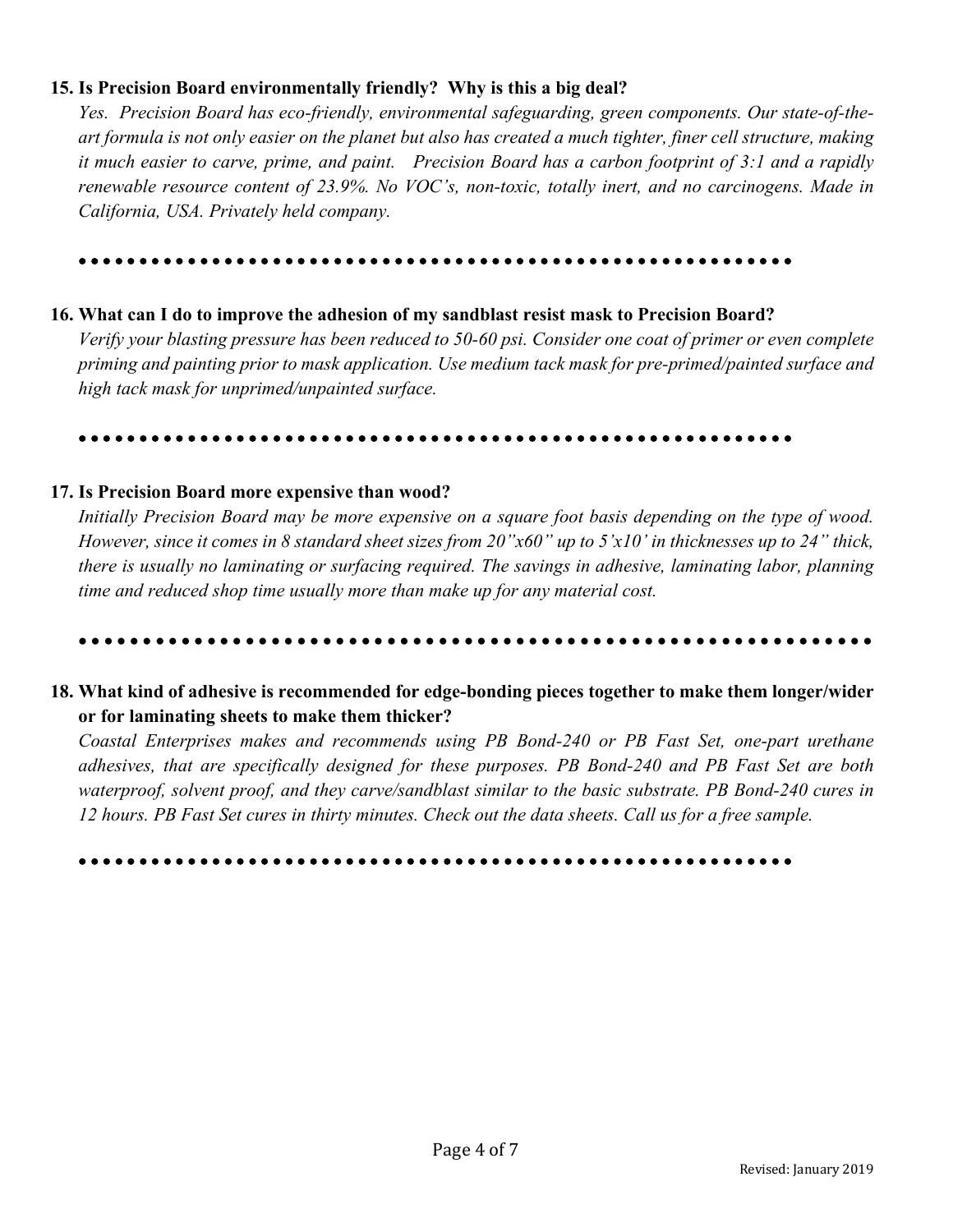## **19. What is the best way to attach eye bolts and other hardware to Precision Board?**

*Since PB is a cellular material it is not recommended to screw hardware directly into it. The hardware, being metal, will expand and contract with temperature causing it to work its way back out. If excessive tension or pressure is applied to the fastener the threads will pull out of the cellular material. The most secure way to install a fastener or hardware is to drill a hole into the PB that is twice the diameter of the fastener and about 1/4" deeper than its shaft length. Fill this hole with a structural epoxy, insert the fastener, and let it cure. This way the threads are pulling against the hard epoxy that is totally bonded to the inside of the hole. Check out the PB Mounting and Strengthening Data Sheet.*

### • • • • • • • • • • • • • • • • • • • • • • • • • • • • • • • • • • • • • • • • • • • • • • • • • • • • • • • • • • •

## **20. Is it necessary to prime the surface of Precision Board prior to painting and what should be used?**

*We feel it is necessary to prime Precision Board prior to painting because not all paints adhere to HDU for the long term. Coastal Enterprises makes the FSC-88 WB - a one-component water based primer/filler. It can be applied directly to Precision Board, it dries quickly, sands easily, and accepts all types of paints. Other types of primers that have been developed specifically for use on HDU are also acceptable. When in doubt always ask the primer manufacturer before proceeding. Check out the priming video on our website at www.precisionboard.com.*

#### • • • • • • • • • • • • • • • • • • • • • • • • • • • • • • • • • • • • • • • • • • • • • • • • • • • • • • • • • • •

### **21. Since Precision Board does not absorb moisture, do I need to prime/paint all sides of my sign?**

*Yes, Precision Board does not have grain and therefore does not have the beam strength that comes with grain. This means Precision Board could be pulled in the direction of the drying paint. All paints shrink as they dry which causes tension across the surface of the sign. The higher quality of paint the more strength this shrinkage has. Painting both sides of the sign with equal thickness and same type of paint provides equal tension and will keep one side from drawing the other. This is especially true of dark colored paints which absorb more heat.*

### • • • • • • • • • • • • • • • • • • • • • • • • • • • • • • • • • • • • • • • • • • • • • • • • • • • • • • • • • • • • • •

## **22. How can I speed up the drying of my primer/filler?**

*The quickest and safest way is to position a large shop fan to blow air across the primed piece. The air rolling over the surface creates a slight frictional heating which pulls out the solvent or water carrier in the primer. Turn the fan off during actual primer application so the primer can flow out before it starts to dry. Don't place in direct sunlight as drying might occur too fast (skin over) which can result in blisters.*

• • • • • • • • • • • • • • • • • • • • • • • • • • • • • • • • • • • • • • • • • • • • • • • • • • • • • • • • • •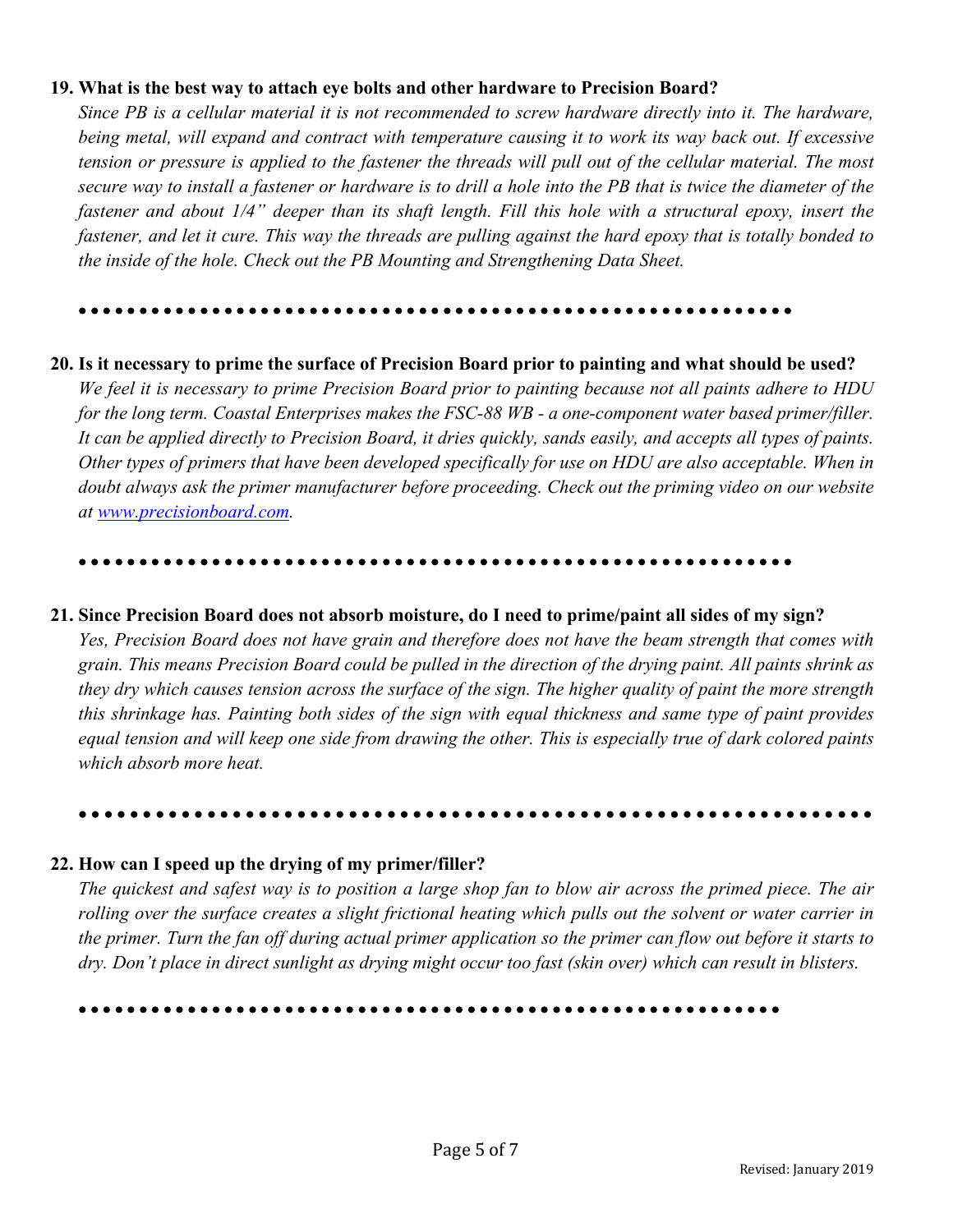## **23. Is there a product performance warranty on Precision Board?**

*Yes. Precision Board has a' Life of the Sign' warranty, in writing, against warping or cracking for the life of the sign. Installation must be adequately designed for HDU and the sign must be properly maintained during warranty period. Call or fill out form on website to obtain your copy of warranty.*

• • • • • • • • • • • • • • • • • • • • • • • • • • • • • • • • • • • • • • • • • • • • • • • • • • • • • • • • • • •

# **24. How long does it normally take FSC-88 WB to dry before I can sand and paint it?**

*Remember that Precision Board does not absorb anything. This means that all drying takes place from the outside in, which takes much longer than on wood, or other absorbing materials. Typically, after drying overnight it is ready for finish sanding. However, the primer/filler is totally dry only when it can be sanded without any balling up on the sandpaper. If balling occurs, stop and let it dry longer. This method of testing is true for water or solvent based primers. Painting over primer that is not completely dry will result in blistering when the sign is installed. Even after primer is completely dry, we recommend placing a large shop fan to blow across item for 2 hours minimum prior to painting. See our FSC-88 WB training video at www.precisionboard.com.*

### • • • • • • • • • • • • • • • • • • • • • • • • • • • • • • • • • • • • • • • • • • • • • • • • • • • • • • • • • • •

## **25. Can I prime and paint my Precision Board sign panel prior to sandblasting?**

*Yes, priming Precision Board prior to application of a "Medium" Sandblast Resist Mask helps ensure mask adhesion. Leaving the mask in place after blasting and using as a paint mask during priming and painting of the blasted area also saves time. Do not leave mask on longer than necessary or it could cause damage to the surface. It is important to always roll out primer and paint evenly as overlapped areas will result in uneven blasting. Be sure to use the proper sandblast stencil for primed (or unprimed) HDU. See question #16 for more information.*

### • • • • • • • • • • • • • • • • • • • • • • • • • • • • • • • • • • • • • • • • • • • • • • • • • • • • • • • • • • •

## **26. What is the best way to add a wood grain look to Precision Board?**

*Since Precision Board HDU does not have a grain structure naturally, it must be simulated into the surface. The grain effect can be accomplished by coating the background surface with TSF-45 texture material or PB Hard Coat (Companion Products made by Coastal Enterprises) and "combing" the grain in.* 

*If hand-carving, a wire brush can be used directly on the Precision Board to create the wood grain effect. When sandblasting, a frame with wires stretched over it can be easily made and placed over the sign and blasted through. The wires redirect the sand, which creates a very realistic grain effect. Call us for specific details.*

• • • • • • • • • • • • • • • • • • • • • • • • • • • • • • • • • • • • • • • • • • • • • • • • • • • • • • • • • • • • •